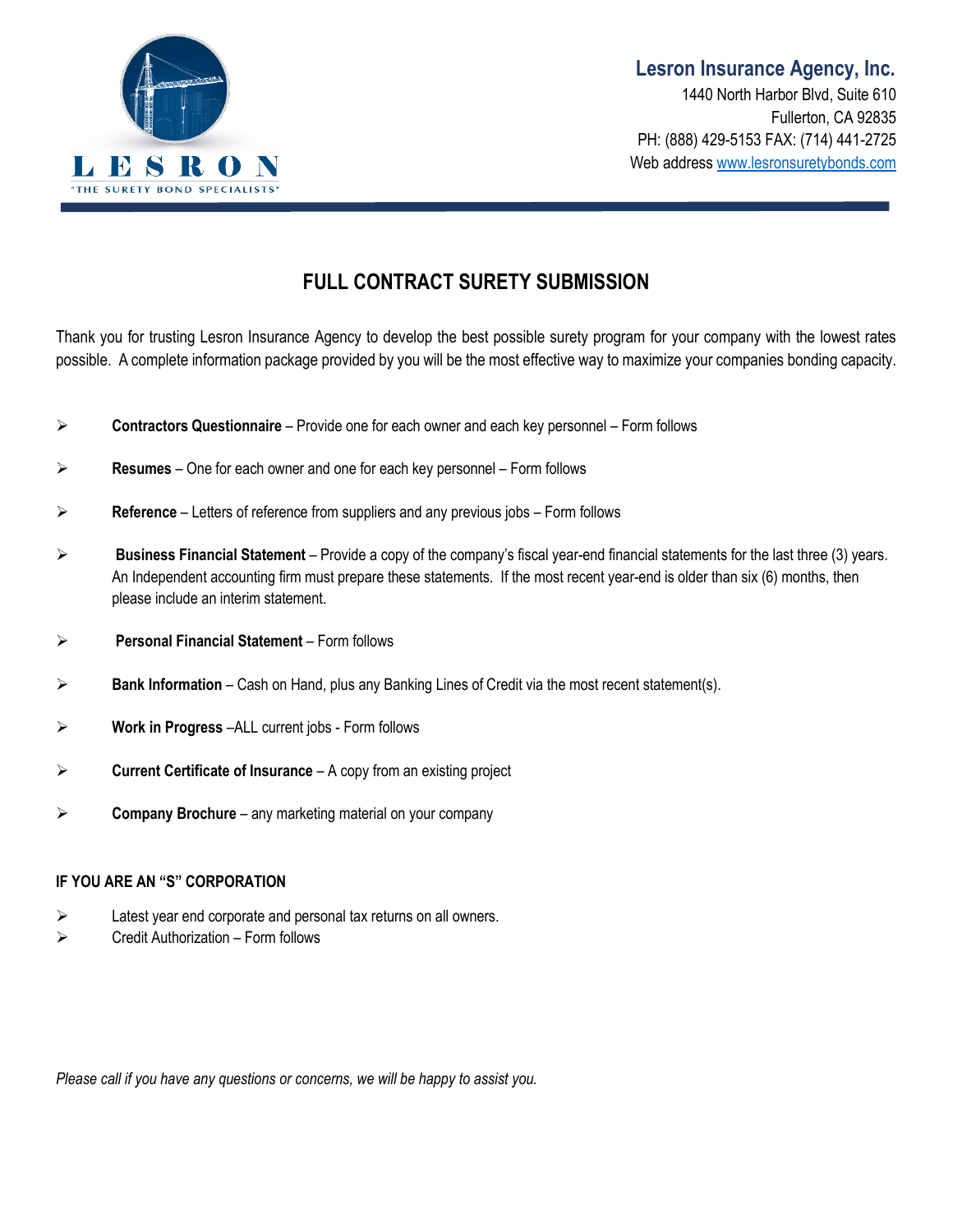

### **Lesron Insurance Agency, Inc.**

1440 North Harbor Blvd, Suite 610 Fullerton, CA 92835 PH: (888) 429-5153 FAX: (714) 441-2725 Web Addres[s www.lesronsuretybonds.com](http://www.lesronsuretybonds.com/) License Number 0792430

#### **CONTRACTOR'S QUESTIONNAIRE**

| company must be its exact legal name as it appears on the contractor's license). | (The company name is the entity for which the bonding is requested and is referred to in the surety business as the "Principal". The name of the                                                                                                                  |
|----------------------------------------------------------------------------------|-------------------------------------------------------------------------------------------------------------------------------------------------------------------------------------------------------------------------------------------------------------------|
|                                                                                  |                                                                                                                                                                                                                                                                   |
| <b>Street</b>                                                                    | City<br>State<br>Zip Code                                                                                                                                                                                                                                         |
|                                                                                  |                                                                                                                                                                                                                                                                   |
| The Firm is a                                                                    | Corporation     Partnership     Sole Proprietorship Date Started _______ Tax ID Number ____________                                                                                                                                                               |
| Please fill in the licenses below                                                |                                                                                                                                                                                                                                                                   |
| <b>LICENSE NUMBER</b>                                                            | <b>STATE</b><br><b>TYPE</b>                                                                                                                                                                                                                                       |
|                                                                                  |                                                                                                                                                                                                                                                                   |
|                                                                                  |                                                                                                                                                                                                                                                                   |
|                                                                                  |                                                                                                                                                                                                                                                                   |
| LIST ALL OWNERS, OFFICERS, AND/OR PARTNERS OF THE COMPANY                        |                                                                                                                                                                                                                                                                   |
|                                                                                  |                                                                                                                                                                                                                                                                   |
|                                                                                  |                                                                                                                                                                                                                                                                   |
|                                                                                  |                                                                                                                                                                                                                                                                   |
|                                                                                  |                                                                                                                                                                                                                                                                   |
|                                                                                  |                                                                                                                                                                                                                                                                   |
| Percentage of Ownership % __________ Position __________________________________ | Percentage of Ownership % _________ Position ___________________________________                                                                                                                                                                                  |
| Do you have a trust? $ $ $ $ Yes<br><b>No</b>                                    | Do you have a Trust?     Yes<br>No                                                                                                                                                                                                                                |
| If "Yes" please provide a copy                                                   | If "Yes" please provide a copy                                                                                                                                                                                                                                    |
|                                                                                  |                                                                                                                                                                                                                                                                   |
|                                                                                  |                                                                                                                                                                                                                                                                   |
|                                                                                  | Phone Number <b>Executive Structure 1999</b>                                                                                                                                                                                                                      |
|                                                                                  | SS# Financial SSS and the state of the state of the state of the state of the state of the state of the state of the state of the state of the state of the state of the state of the state of the state of the state of the s<br>Date of Birth _________________ |
| Percentage of Ownership % _________ Position _______________                     | Percentage of Ownership % ______<br>Position _______________                                                                                                                                                                                                      |
| Do you have a trust?<br>Yes<br>No                                                | Do you have a Trust?<br>Yes<br>No                                                                                                                                                                                                                                 |
| If "Yes" please provide a copy                                                   | If "Yes" please provide a copy                                                                                                                                                                                                                                    |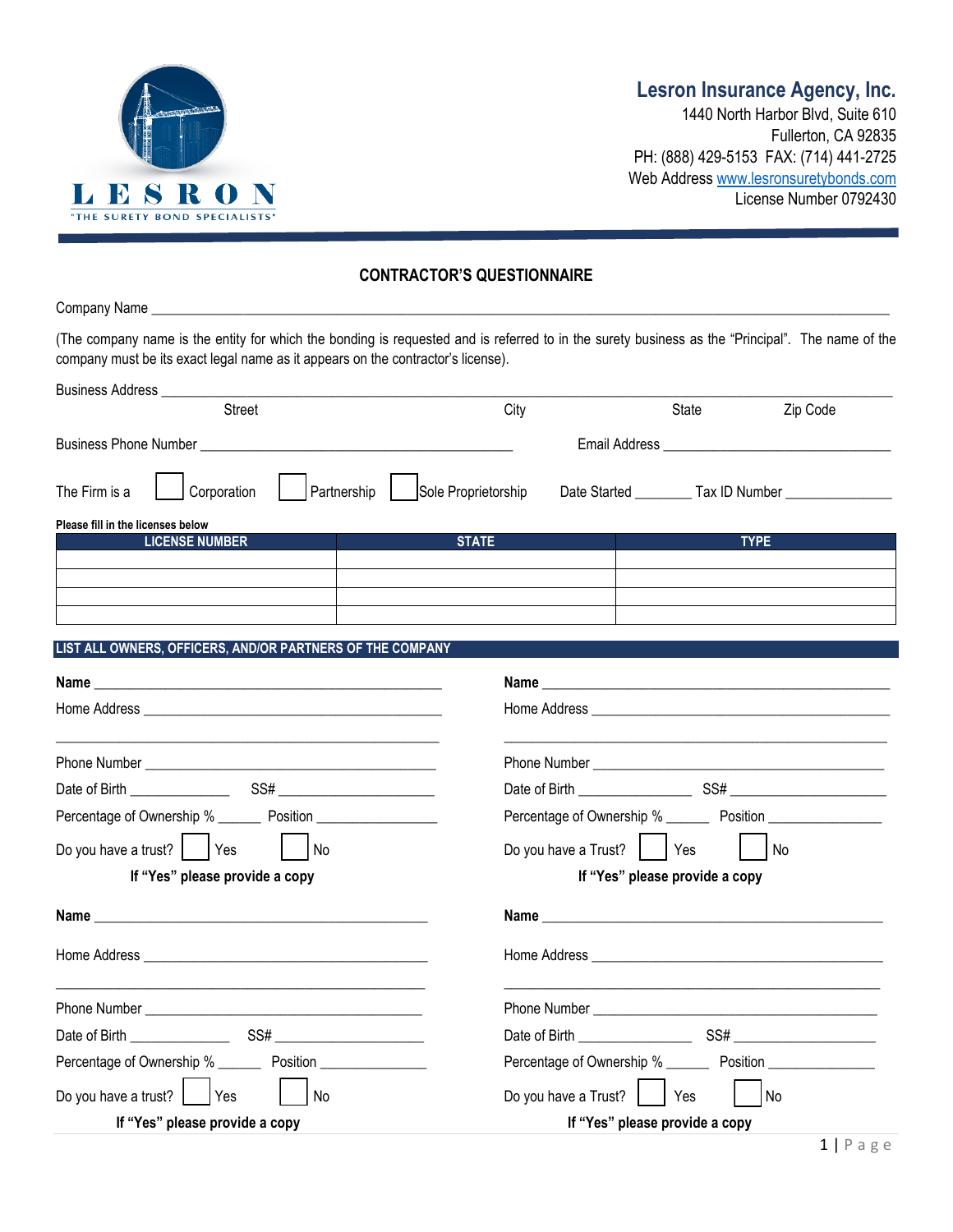| Do you have a continuity plan? | Yes | No |
|--------------------------------|-----|----|
|                                |     |    |

|  |  |  | <b>OPERATIONS</b> |  |  |
|--|--|--|-------------------|--|--|
|--|--|--|-------------------|--|--|

| <b>OPERATIONS</b>                                                             |                                                                                                      |                                    |
|-------------------------------------------------------------------------------|------------------------------------------------------------------------------------------------------|------------------------------------|
|                                                                               |                                                                                                      |                                    |
|                                                                               |                                                                                                      |                                    |
| Do you engage in any asbestos abatement and/or hazardous waste removal?   Yes | No                                                                                                   |                                    |
| What percentage of your work is performed as a: GENERAL CONTRACTOR %          |                                                                                                      | SUBCONTRACTOR % __________________ |
|                                                                               |                                                                                                      |                                    |
|                                                                               |                                                                                                      |                                    |
| Is your firm UNION? $ $ Yes<br>No                                             | How many employees? _______________________________How many crews? _________________________________ |                                    |
|                                                                               |                                                                                                      |                                    |
|                                                                               |                                                                                                      |                                    |
| <b>ACCOUNTING INFORMATION</b>                                                 |                                                                                                      |                                    |
| Do you have a CPA? $\vert$ Yes<br>No                                          |                                                                                                      |                                    |
|                                                                               |                                                                                                      |                                    |
| Does the accounting firm also prepare the business tax returns? [13] Yes   No |                                                                                                      |                                    |
|                                                                               |                                                                                                      |                                    |
| <b>BANK INFORMATION</b>                                                       |                                                                                                      |                                    |
|                                                                               |                                                                                                      |                                    |
|                                                                               |                                                                                                      |                                    |
|                                                                               |                                                                                                      |                                    |
| Do you have a line of credit? [ Yes [ No                                      |                                                                                                      |                                    |
|                                                                               |                                                                                                      |                                    |
| <b>BONDING &amp; INSURANCE INFORMATION</b>                                    |                                                                                                      |                                    |
| Who is your most recent bonding company?                                      |                                                                                                      |                                    |
| If applicable, explain why you are changing your surety?<br>➤                 |                                                                                                      |                                    |
| Has any collateral been deposited with any prior surety? [<br>➤               | Yes<br>No<br>If yes, amount $\frac{1}{2}$                                                            |                                    |
| Has collateral been released?<br><b>NA</b><br>➤                               | <b>Yes</b><br><b>No</b>                                                                              |                                    |
| ➤                                                                             | The company's largest single bonded contract was for $\$$                                            |                                    |
| ➤                                                                             |                                                                                                      |                                    |
| ➤                                                                             |                                                                                                      |                                    |
| Address _____________<br>City<br>State                                        | Zip Code                                                                                             |                                    |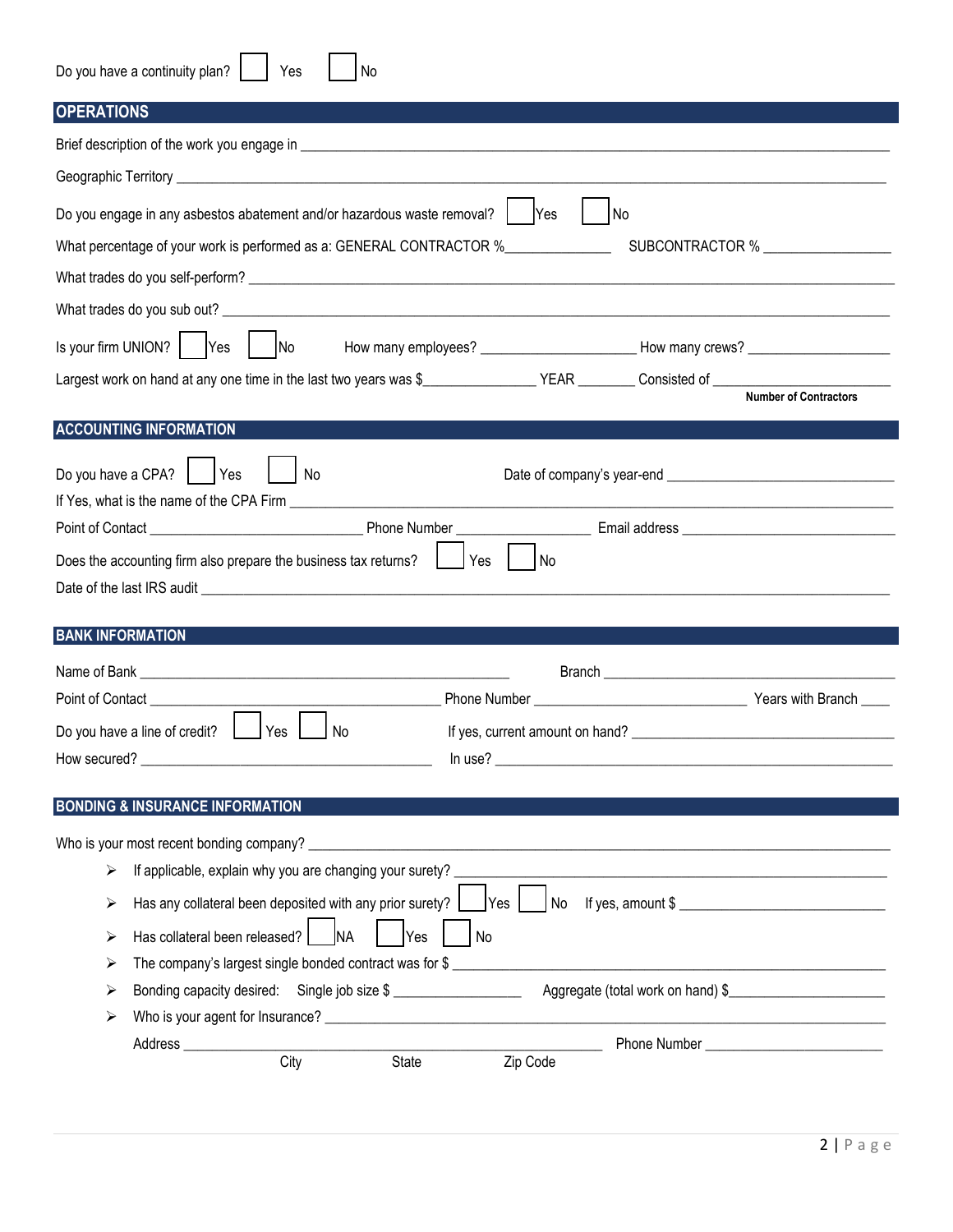|                   | DISPUTES, FINANCIAL DIFFICUTLIES, PROBLEMS, ETC                                            | Please check YES or NO to the following questions, and explain all "YES" responses on a separate page |                                   |  |  |  |
|-------------------|--------------------------------------------------------------------------------------------|-------------------------------------------------------------------------------------------------------|-----------------------------------|--|--|--|
| ⋗                 | Have there been any changes in control of the company for the past three years?            |                                                                                                       | Yes<br>No                         |  |  |  |
| ⋗                 | Has the company ever failed to complete a contract?<br>Yes<br>No                           |                                                                                                       |                                   |  |  |  |
| ⋗                 |                                                                                            | Has the company, any stockholder, owner, partner, subsidiary, parent holding company                  |                                   |  |  |  |
|                   | Or affiliate ever filed for bankruptcy or been in receivership?<br>Yes<br><b>No</b>        |                                                                                                       |                                   |  |  |  |
| ➤                 | Are there any liens filed against the company's or related entity's projects?<br>Yes<br>No |                                                                                                       |                                   |  |  |  |
| ➤                 | Are you involved in any litigation?<br>Yes<br>l No                                         |                                                                                                       |                                   |  |  |  |
| ⋗                 | Have you ever been in claims with a Surety Company?                                        |                                                                                                       | Yes<br>No                         |  |  |  |
| <b>REFERENCES</b> | List four largest jobs completed in the last three years                                   |                                                                                                       |                                   |  |  |  |
|                   |                                                                                            |                                                                                                       |                                   |  |  |  |
| $1_{\cdot}$       |                                                                                            |                                                                                                       |                                   |  |  |  |
|                   |                                                                                            |                                                                                                       |                                   |  |  |  |
|                   |                                                                                            |                                                                                                       |                                   |  |  |  |
|                   |                                                                                            |                                                                                                       |                                   |  |  |  |
|                   | Was the project bonded?                                                                    | $\vert$ Yes $\vert$ $\vert$ No                                                                        | If yes, with what Surety Company? |  |  |  |
|                   |                                                                                            |                                                                                                       |                                   |  |  |  |
| 2.                |                                                                                            |                                                                                                       |                                   |  |  |  |
|                   |                                                                                            |                                                                                                       |                                   |  |  |  |
|                   |                                                                                            |                                                                                                       |                                   |  |  |  |
|                   |                                                                                            |                                                                                                       |                                   |  |  |  |
|                   | Was the project bonded? $ $   Yes     No                                                   |                                                                                                       |                                   |  |  |  |
|                   |                                                                                            |                                                                                                       |                                   |  |  |  |
| 3.                |                                                                                            |                                                                                                       |                                   |  |  |  |
|                   |                                                                                            |                                                                                                       |                                   |  |  |  |
|                   |                                                                                            |                                                                                                       |                                   |  |  |  |
|                   |                                                                                            |                                                                                                       |                                   |  |  |  |
|                   | Was the project bonded? $\vert$<br>Yes                                                     | No                                                                                                    |                                   |  |  |  |
|                   |                                                                                            |                                                                                                       |                                   |  |  |  |
| 4.                |                                                                                            |                                                                                                       |                                   |  |  |  |
|                   |                                                                                            |                                                                                                       |                                   |  |  |  |
|                   |                                                                                            |                                                                                                       |                                   |  |  |  |
|                   |                                                                                            |                                                                                                       |                                   |  |  |  |
|                   | Was the project bonded?<br>Yes                                                             | No                                                                                                    |                                   |  |  |  |
|                   |                                                                                            |                                                                                                       |                                   |  |  |  |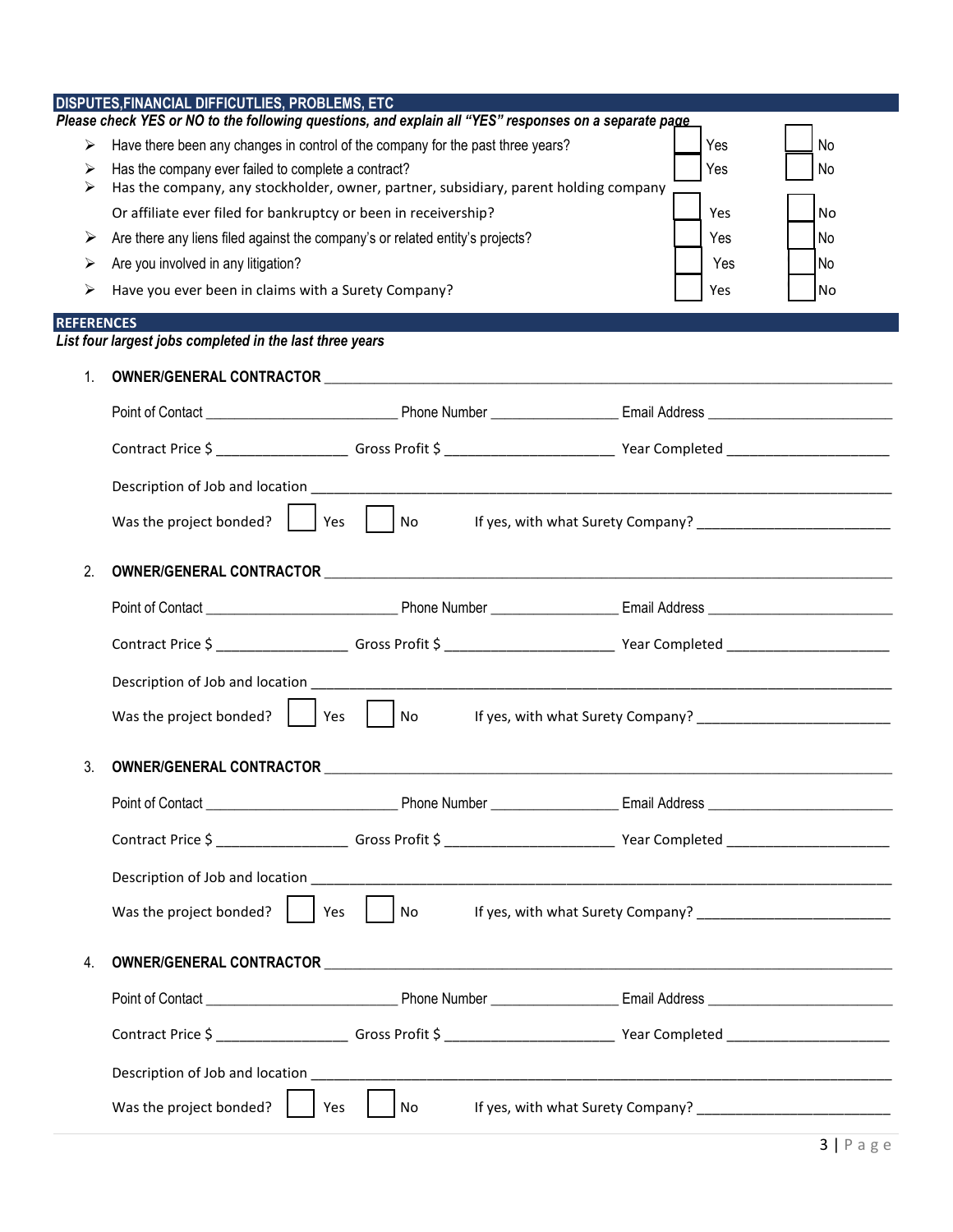#### **SUPPLIERS**

#### **LIST FOUR MAJOR SUPPLIERS**

| <b>B.</b> |  |  |
|-----------|--|--|
|           |  |  |
|           |  |  |
|           |  |  |
|           |  |  |
|           |  |  |
|           |  |  |
|           |  |  |
|           |  |  |
|           |  |  |

#### **AUTHORIZATION**

The undersigned states that the foregoing statements are true and accurate as of the date signed. The undersigned authorizes Lesron Insurance Agency, Inc. and its surety companies to confirm any information contained in the questionnaire and to contact the individuals and companies provided as references to verify the undersigned's financial standing and credit worthiness for the purpose of obtaining a bond.

| Signature           |      |
|---------------------|------|
| <b>Printed Name</b> |      |
| Title               | Date |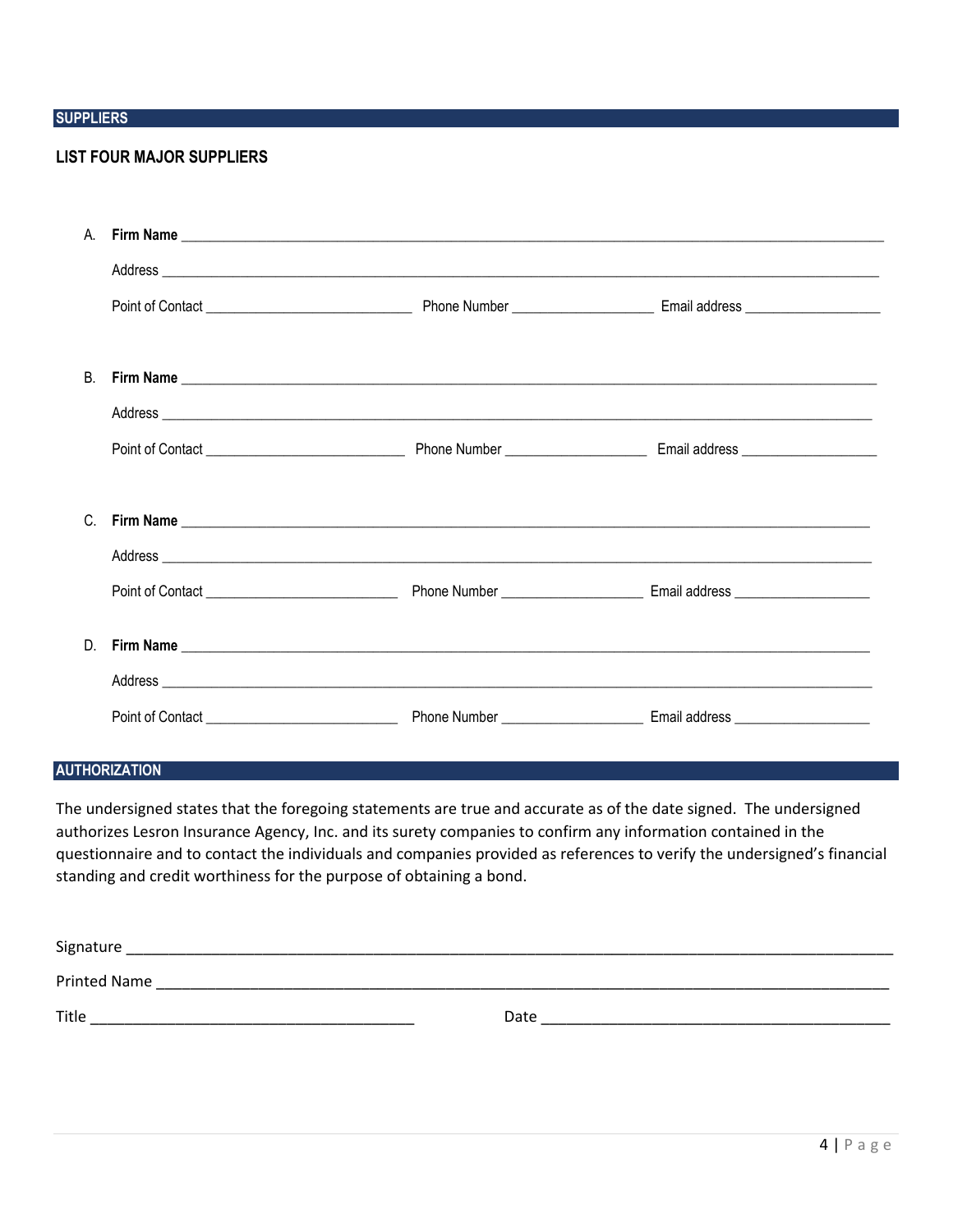# **LESRON**

### "The Surety Bond Specialists" **RESUME OF EXPERIENCE**

| Resume of Experience for                                            |                                                        |
|---------------------------------------------------------------------|--------------------------------------------------------|
| Name of Owner or Key Personnel                                      |                                                        |
|                                                                     |                                                        |
| <b>PERSONAL INFORMATION</b>                                         |                                                        |
|                                                                     |                                                        |
|                                                                     |                                                        |
|                                                                     |                                                        |
|                                                                     |                                                        |
| <b>EDUCATION</b>                                                    |                                                        |
|                                                                     |                                                        |
| <b>EXPERIENCE WITH COMPANY</b>                                      |                                                        |
| Number of years with the company ______________                     | Starting Position with the Company ___________________ |
|                                                                     |                                                        |
|                                                                     |                                                        |
|                                                                     |                                                        |
|                                                                     |                                                        |
| <b>EXPERIENCE IN THE FIELD (If you have a resume please attach)</b> |                                                        |
|                                                                     |                                                        |

**\_\_\_\_\_\_\_\_\_\_\_\_\_\_\_\_\_\_\_\_\_\_\_\_\_\_\_\_\_\_\_\_\_\_\_\_\_\_\_\_\_\_\_\_\_\_\_\_\_\_\_\_\_\_ \_\_\_\_\_\_\_\_\_\_\_\_\_\_\_\_\_\_\_\_\_\_\_\_\_\_\_\_\_\_\_\_\_\_\_\_\_\_\_\_\_\_\_\_\_\_\_\_\_\_**

**\_\_\_\_\_\_\_\_\_\_\_\_\_\_\_\_\_\_\_\_\_\_\_\_\_\_\_\_\_\_\_\_\_\_\_\_\_\_\_\_\_\_\_\_\_\_\_\_\_\_\_\_\_\_ \_\_\_\_\_\_\_\_\_\_\_\_\_\_\_\_\_\_\_\_\_\_\_\_\_\_\_\_\_\_\_\_\_\_\_\_\_\_\_\_\_\_\_\_\_\_\_\_\_\_**

**\_\_\_\_\_\_\_\_\_\_\_\_\_\_\_\_\_\_\_\_\_\_\_\_\_\_\_\_\_\_\_\_\_\_\_\_\_\_\_\_\_\_\_\_\_\_\_\_\_\_\_\_\_\_ \_\_\_\_\_\_\_\_\_\_\_\_\_\_\_\_\_\_\_\_\_\_\_\_\_\_\_\_\_\_\_\_\_\_\_\_\_\_\_\_\_\_\_\_\_\_\_\_\_\_**

**\_\_\_\_\_\_\_\_\_\_\_\_\_\_\_\_\_\_\_\_\_\_\_\_\_\_\_\_\_\_\_\_\_\_\_\_\_\_\_\_\_\_\_\_\_\_\_\_\_\_\_\_\_\_\_\_\_\_\_\_\_\_\_\_\_\_\_\_\_\_\_\_\_\_\_\_\_\_\_\_\_\_\_\_\_\_\_\_\_\_\_\_\_\_\_\_\_\_\_\_\_\_\_\_\_\_\_**

**\_\_\_\_\_\_\_\_\_\_\_\_\_\_\_\_\_\_\_\_\_\_\_\_\_\_\_\_\_\_\_\_\_\_\_\_\_\_\_\_\_\_\_\_\_\_\_\_\_\_\_\_\_\_\_\_\_\_\_\_\_\_\_\_\_\_\_\_\_\_\_\_\_\_\_\_\_\_\_\_\_\_\_\_\_\_\_\_\_\_\_\_\_\_\_\_\_\_\_\_\_\_\_\_\_\_\_**

Name, Address & Date of Employment Name and Session Responsibilities

**COMMENTS (including objectives and goals within the company)**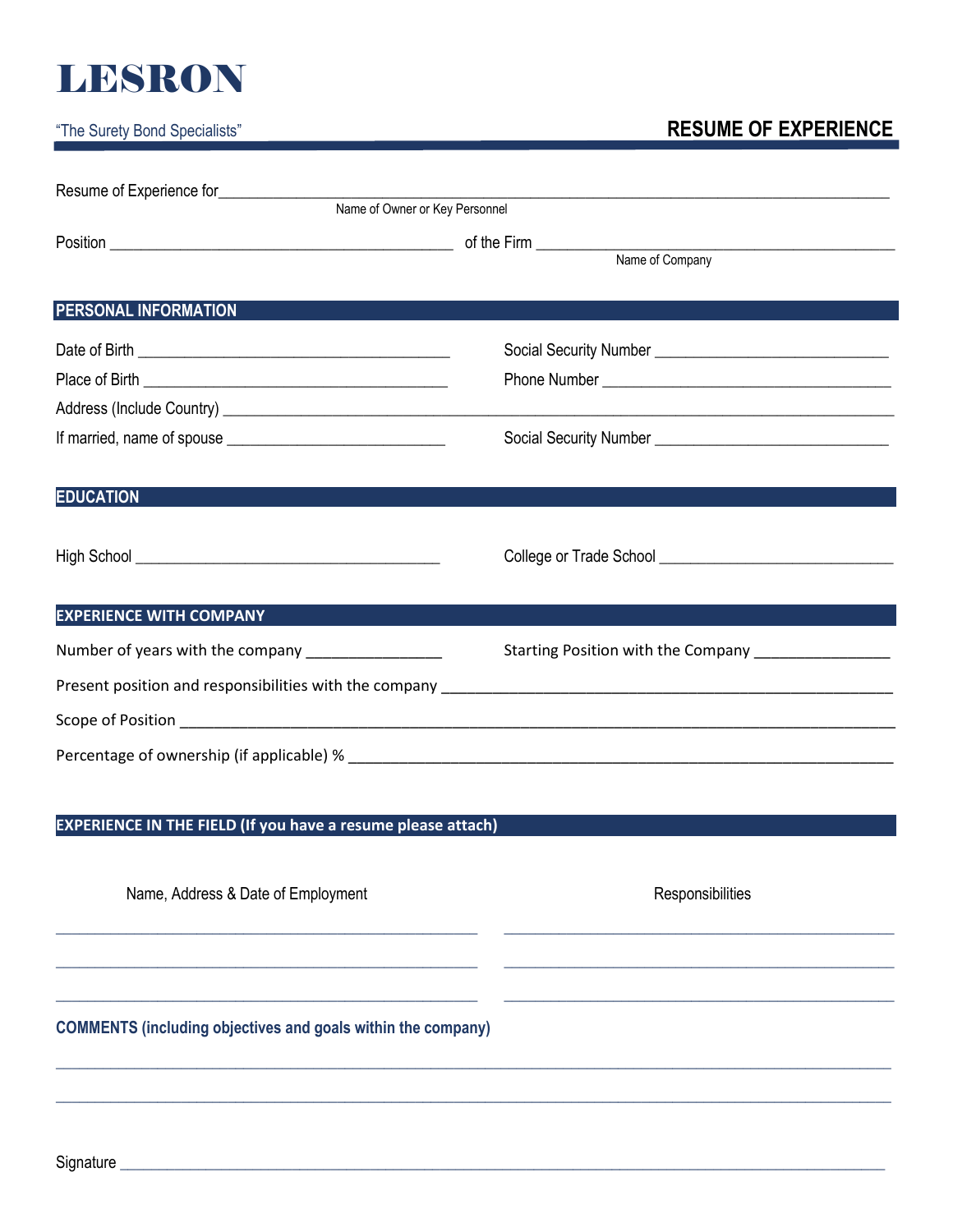### **LESRON** "The Surety Bond Specialists"

### **PERSONAL FINANCIAL STATEMENT**

|                                                |                  | Name                          |           |
|------------------------------------------------|------------------|-------------------------------|-----------|
| <b>Street Address</b>                          | City             | State                         | Zip Code  |
|                                                |                  |                               |           |
|                                                |                  |                               |           |
|                                                |                  |                               |           |
|                                                |                  |                               |           |
| <b>ASSETS</b>                                  | <b>AMOUNT(S)</b> | <b>LIABILITIES</b>            | AMOUNT(S) |
| <b>CASH ON HAND</b><br>Cash in following Banks |                  | <b>NOTES PAYABLE TO BANKS</b> |           |
|                                                |                  |                               |           |
|                                                |                  |                               |           |
|                                                |                  |                               |           |
|                                                |                  |                               |           |
| <b>STOCKS AND BONDS</b>                        |                  |                               |           |
|                                                |                  | REAL ESTATE LOANS Schedule 4  |           |
|                                                |                  |                               |           |
| <b>ACCOUNT AND NOTES RECEIVABLE</b>            |                  |                               |           |
|                                                |                  | <b>OTHER LIABILITIES</b>      |           |
|                                                |                  | Other (itemize)               |           |
|                                                |                  |                               |           |
|                                                |                  |                               |           |
| <b>REAL ESTATE</b>                             |                  |                               |           |
|                                                |                  |                               |           |
|                                                |                  |                               |           |
| OTHER PERSONAL PROPERTY                        |                  |                               |           |
|                                                |                  |                               |           |
|                                                |                  |                               |           |
|                                                |                  | <b>TOTAL LIABILITIES</b>      |           |
|                                                |                  |                               |           |
| <b>LIFE INSURANCE</b>                          |                  |                               |           |
|                                                |                  |                               |           |
|                                                |                  |                               |           |
|                                                |                  |                               |           |
| <b>TOTAL ASSETS</b>                            |                  |                               |           |
|                                                |                  | • NET WORTH                   |           |

• **TOTAL ASSETS – TOTAL LIABILITIES = NET WORTH**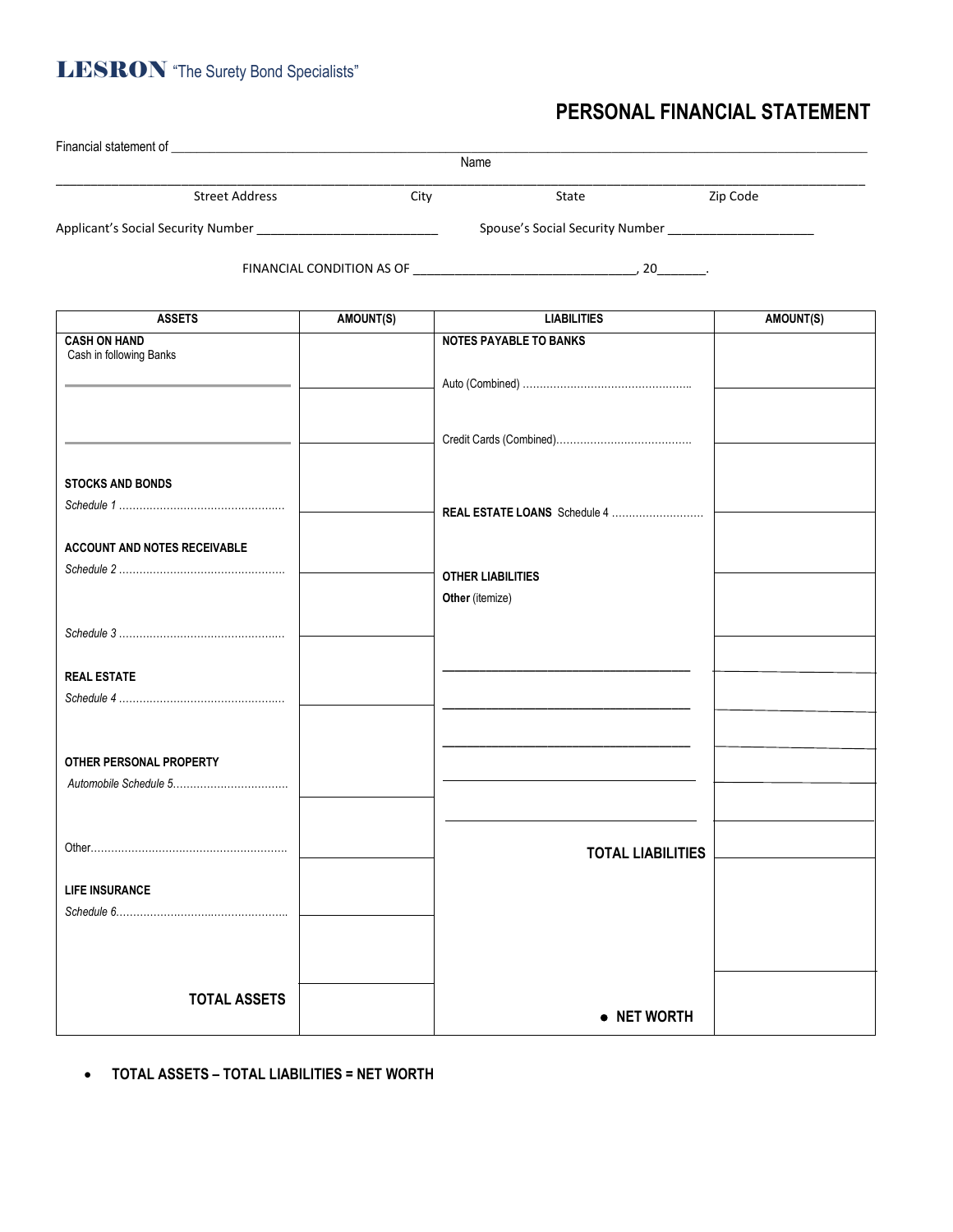#### **1. STOCKS AND BONDS**

| Name of Security | No.<br><b>Shares</b> | If any pledged, State to Whom and for<br><b>What Purpose</b> | Dividends Paid Last Two Years | Market Value |
|------------------|----------------------|--------------------------------------------------------------|-------------------------------|--------------|
|                  |                      |                                                              |                               |              |
|                  |                      |                                                              |                               |              |
|                  |                      |                                                              |                               |              |
|                  |                      |                                                              |                               |              |
|                  |                      |                                                              |                               |              |
|                  |                      |                                                              | <b>TOTAL</b>                  |              |

#### **2. ACCOUNTS RECEIVABLE**

| Name and address from Whom Due | For What is Due | When Sold | When Due     | Amount |
|--------------------------------|-----------------|-----------|--------------|--------|
|                                |                 |           |              |        |
|                                |                 |           |              |        |
|                                |                 |           |              |        |
|                                |                 |           |              |        |
|                                |                 |           |              |        |
|                                |                 |           | <b>TOTAL</b> |        |

#### **3. NOTES RECEIVABLE**

| Name and address from Whom Due | For What is Due | When Sold | When Due     | Amount |
|--------------------------------|-----------------|-----------|--------------|--------|
|                                |                 |           |              |        |
|                                |                 |           |              |        |
|                                |                 |           |              |        |
|                                |                 |           |              |        |
|                                |                 |           |              |        |
|                                |                 |           | <b>TOTAL</b> |        |

#### **4. REAL ESTATE**

| Description of Property | Title in<br>Name Of | <b>Market Value</b> | Cost | Amount<br>Encumbrance | Monthly<br>Payments | Monthly Income |
|-------------------------|---------------------|---------------------|------|-----------------------|---------------------|----------------|
|                         |                     |                     |      |                       |                     |                |
|                         |                     |                     |      |                       |                     |                |
|                         |                     |                     |      |                       |                     |                |
|                         |                     |                     |      |                       |                     |                |
|                         |                     |                     |      |                       |                     |                |
|                         |                     |                     |      |                       | <b>TOTAL</b>        |                |

#### **5. OTHER PERONSAL PROPERTY**

| <b>Description of Property</b> | Age of Item | <b>Market Value</b> | Cost | Encumbrance  | <b>Monthly Payment</b> |
|--------------------------------|-------------|---------------------|------|--------------|------------------------|
|                                |             |                     |      |              |                        |
|                                |             |                     |      |              |                        |
|                                |             |                     |      |              |                        |
|                                |             |                     |      |              |                        |
|                                |             |                     |      |              |                        |
|                                |             |                     |      | <b>TOTAL</b> |                        |

#### **6. LIFE INSURANCE – CASH VALUE**

| Name of Company | Policy Number | Name of Insured | Beneficiary | Face Value | Cash Value   | Amount<br>Borrowed |
|-----------------|---------------|-----------------|-------------|------------|--------------|--------------------|
|                 |               |                 |             |            |              |                    |
|                 |               |                 |             |            |              |                    |
|                 |               |                 |             |            |              |                    |
|                 |               |                 |             |            |              |                    |
|                 |               |                 |             |            |              |                    |
|                 |               |                 |             |            | <b>TOTAL</b> |                    |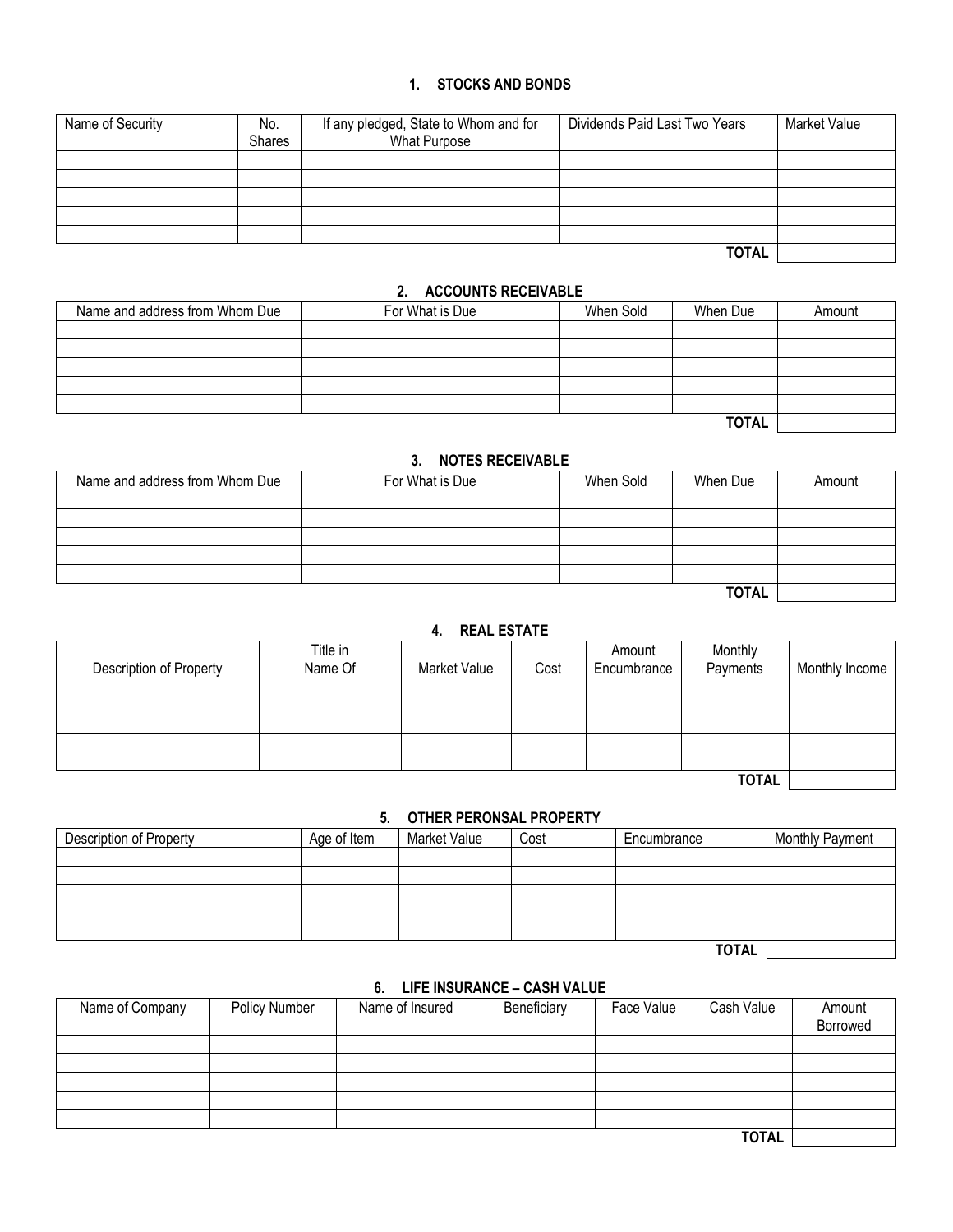### **CONTACT INFORMATION**

## **LESRON** Schedule of Uncompleted and Completed Work

"The Surety Bond Specialists" All work Bonded & Unbonded – If Cost Plus, Indicate Up-Set Price

**OWNER JOB DESCRIPTION CONTRACT PRICE (including approved changes) CONTRACTOR'S ESTIMATED COST (including cost of approved change orders) TOTAL BILLED TO DATE Including Retainage (explain any disputed items) TOTAL COSTS TO DATE TOTAL Revised Estimated Costs to Complete TOTALS** 

#### **CONTRACTS COMPLETED SINCE LAST FISCAL CLOSING STATEMENT**

| <b>OWNER</b>  | <b>JOB DESCRIPTION</b> | FINAL CONTRACT PRICE TOTAL COST | <b>GROSS PROFIT/LOSS</b> |
|---------------|------------------------|---------------------------------|--------------------------|
|               |                        |                                 |                          |
|               |                        |                                 |                          |
|               |                        |                                 |                          |
|               |                        |                                 |                          |
|               |                        |                                 |                          |
| <b>TOTALS</b> |                        |                                 |                          |

**TOTAL UNCOMPLETED WORK** \$\_\_\_\_\_\_\_\_\_\_\_\_\_\_\_\_\_\_\_\_\_\_\_\_\_\_\_\_\_\_\_\_\_\_\_\_\_\_\_\_\_\_\_\_\_\_\_\_\_\_\_\_\_\_\_\_\_

\_\_\_\_\_\_\_\_\_\_\_\_\_\_\_\_\_\_\_\_\_\_\_\_\_\_\_\_\_\_\_\_\_\_\_\_\_\_\_\_\_\_\_\_\_\_\_\_\_\_\_\_\_\_\_\_\_\_\_\_\_\_

**TOTAL UNCOMPLETED WORK BY SUBCONTRACTORS** \$\_\_\_\_\_\_\_\_\_\_\_\_\_\_\_\_\_\_\_\_\_\_\_\_\_\_\_\_\_\_\_\_\_\_\_\_

| igned |  |  |
|-------|--|--|
|       |  |  |

**UNBONDED** \$ \_\_\_\_\_\_\_\_\_\_\_\_\_\_\_\_\_\_\_\_\_\_\_\_\_\_\_\_\_\_\_\_\_\_\_\_\_\_\_\_\_\_\_\_\_\_\_\_\_\_\_\_\_\_\_\_ **Title** \_\_\_\_\_\_\_\_\_\_\_\_\_\_\_\_\_\_\_\_\_\_\_\_\_\_\_\_\_\_\_\_\_\_\_\_\_\_\_\_\_\_\_\_\_\_\_\_\_\_\_\_\_\_\_\_\_\_

Name of Contractor \_\_\_\_\_\_\_\_\_\_\_\_\_\_\_\_\_\_\_\_\_\_\_\_\_\_\_\_\_\_\_\_\_\_\_\_\_\_\_\_\_\_\_\_\_\_\_\_\_\_\_\_\_\_\_\_\_\_\_\_\_\_ As of \_\_\_\_\_\_\_\_\_\_\_\_\_\_\_\_\_\_\_\_\_\_\_\_\_\_\_\_\_\_\_\_\_\_\_\_\_\_\_\_(date)

**BONDED** \$ \_\_\_\_\_\_\_\_\_\_\_\_\_\_\_\_\_\_\_\_\_\_\_\_\_\_\_\_\_\_\_\_\_\_\_\_\_\_\_\_\_\_\_\_\_\_\_\_\_\_\_\_\_\_\_ **Signed** \_\_\_\_\_\_\_\_\_\_\_\_\_\_\_\_\_\_\_\_\_\_\_\_\_\_\_\_\_\_\_\_\_\_\_\_\_\_\_\_\_\_\_\_\_\_\_\_\_\_\_\_\_\_\_\_